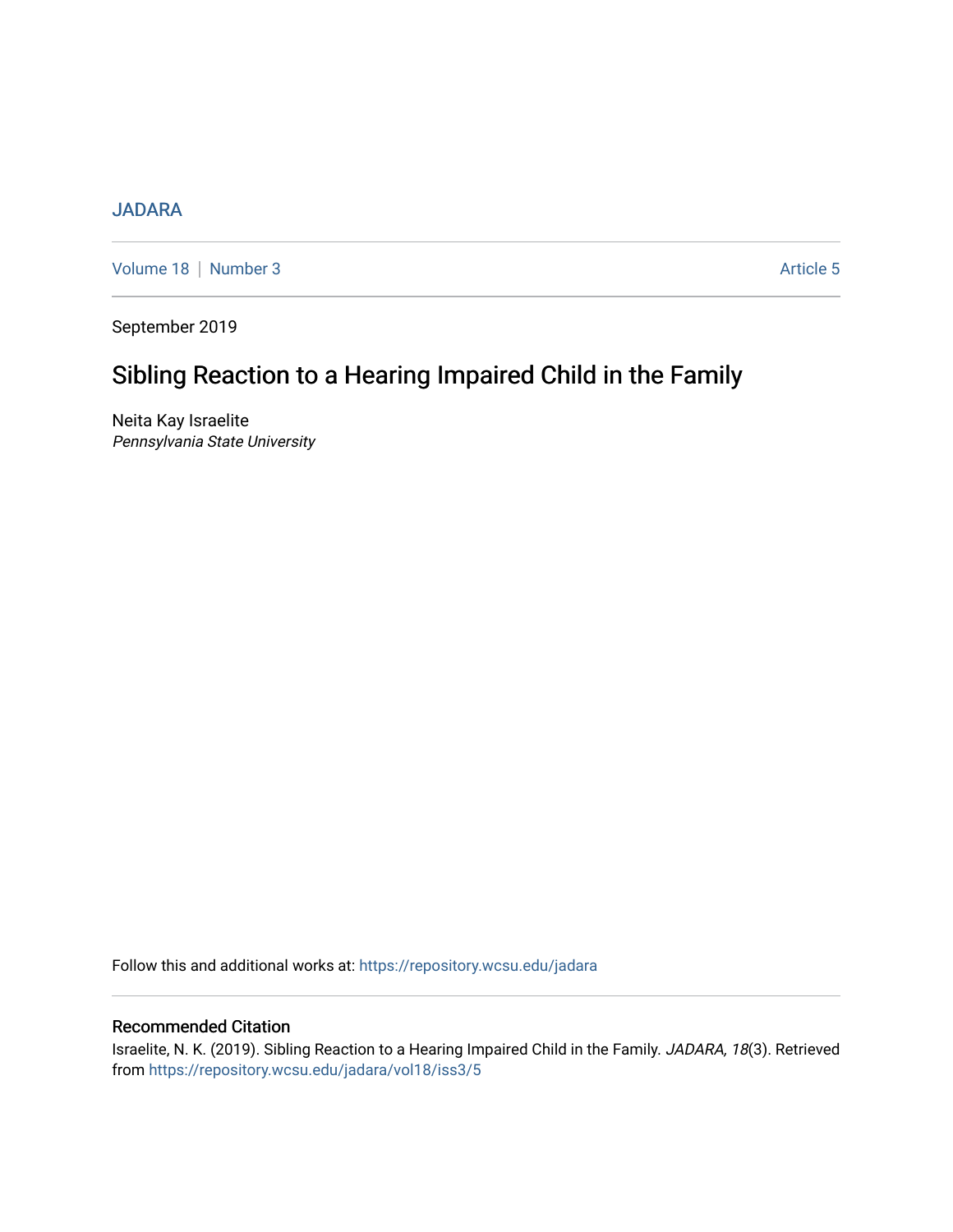## Neita Kay Israelite, Ph.D. The Pennsylvania State University University Park, Pennsylvania

Currently, there has been a growing interest in investigating the influence of handicapped children on the attitudes and behaviors of their nonhandicapped siblings. Siblings serve impor tant functions within a family: they observe and evaluate each other's behavior, leam from each other, and share resources and experiences (Murphy, 1979). Seligman (1983) suggested that the presence of a handicapped child alters both the structure of a family and the way in which siblings interact. According to Murphy (1979), siblings of handicapped children share common concerns related to family relationships, social relationships and relationships with their handi capped brothers or sisters. However, little is known about the manner in which siblings are influenced by a handicapped brother or sister. In particular, there is little information available regarding sibling reaction to a severely to pro foundly hearing impaired child.

A review of the research on siblings of chil dren with handicapping conditions other than hearing impairment suggested that siblings are differentially affected by their experiences. Many siblings reported that the presence of a handicapped brother or sister in the family had a positive influence on their subsequent adjust ment and coping behaviors (Cleveland & Miller,<br>1977; Graliker, Fishler & Koch, 1962; Fishler & Koch, 1962; Grossman, 1972). Other siblings appeared to be negatively affected by the experience (Breslau, Weitzman & Messenger, 1981; Trevino, 1979). For some siblings, the presence of a handicapped child in the family appeared to have little or no impact on their growth and development (Breslau et al., 1981).

The extent to which siblings are held respon sible for their handicapped brother or sister is often related to their feelings and perceptions about themselves, their handicapped siblings, and their parents (Seligman, 1983). A handi capped child absorbs a great amount of a family's time, energy, money, and emotional resources. As a result, nonhandicapped brothers and sisters may be required to take on extra family respon sibilities. In addition, they may be expected to compensate for their handicapped sibling's defi cit by achieving at high levels in school, athle tics, or work (Schild, 1971). Some researchers and clinicians suggest that excessive responsi bility for a handicapped child may lead to feel ings of anxiety, depression, anger, and possible psychological disturbance (Breslau et al., 1981; Pozanski, 1969; Trevino, 1979; San Martino & Newman, 1974).

Schwirian (1976) investigated the impact of preschool age severely hearing impaired chil dren on the behavior patterns of older normally hearing siblings, using a protocol in which the mothers were the respondents. She concluded that the presence of a hearing impaired child does not significantly affect the amount of family responsibility older siblings are expected to assume or their degree of independence.

In a related study, Israelite (in review) inves tigated the influence of elementary age, se verely to profoundly hearing impaired children on self-reported levels of family responsibility, depression, anxiety, and self-concept by nor mally hearing, female adolescent siblings. Re sults indicated significant differences on two dimensions of self-concept: identify and social self. The author suggested that the presence of a hearing impaired child in the family influences certain aspects of psychological functioning for siblings.

The purpose of the present study was to further investigate how the presence of a hear ing impaired child in the family influences the feelings and perceptions of normally hearing, female adolescent siblings. This was accom plished by interviewing siblings with regard to some of the issues and concerns delineated by Murphy (1979).

#### METHOD

#### Subjects

The participants included 14 normally hearing

## Vol. 18 No. 3 January 1985

Published by WestCollections: digitalcommons@wcsu, 1985

1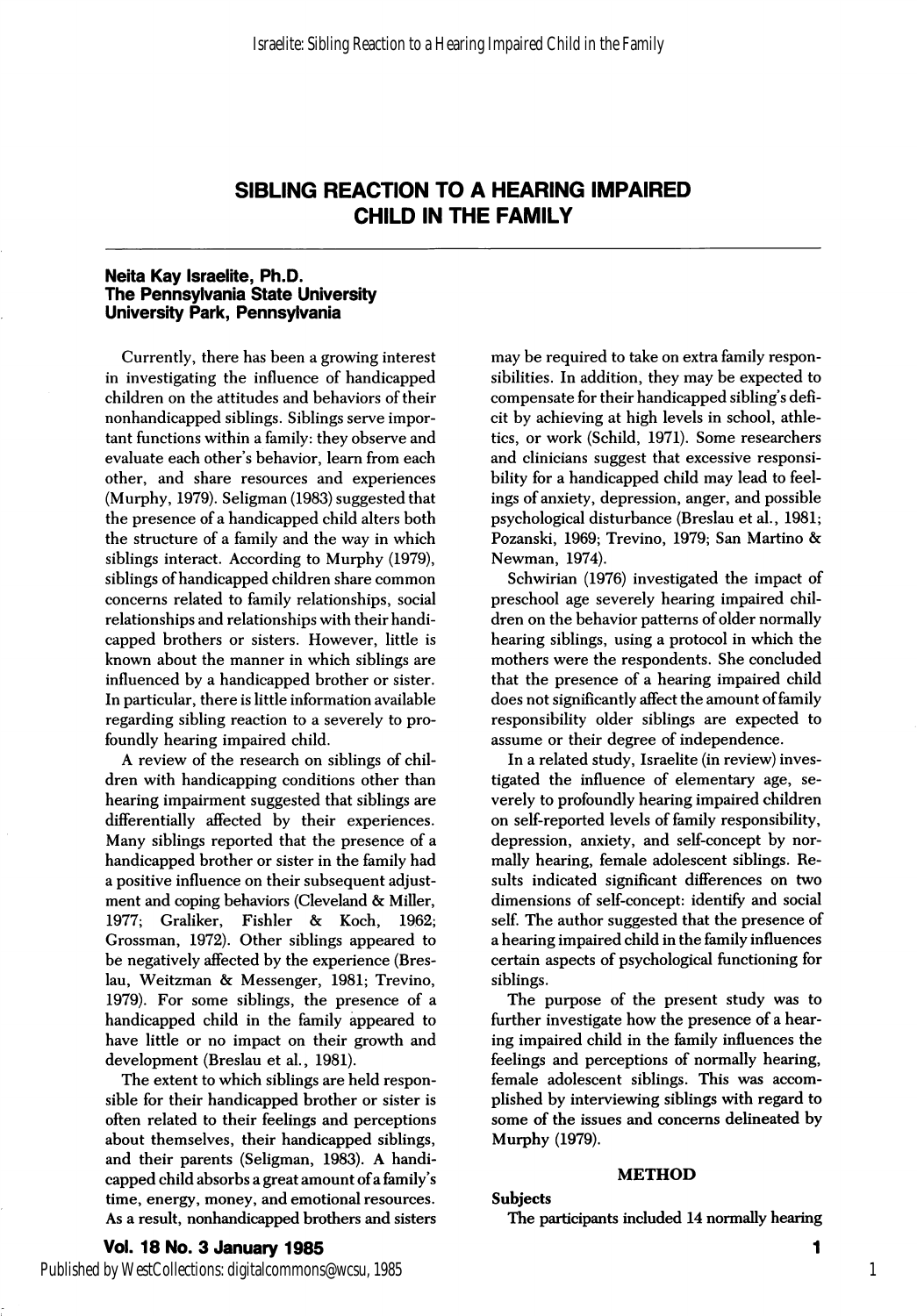female adolescents, who were siblings of younger, severely to profoundly hearing im paired children. The subjects were aged 14 - 18 years with a mean age of 16 years, 3 months and were reported by parents and teachers to have no serious handicapping conditions. They were located in Pennsylvania, West Virginia, and New York. Their parents were normally hearing.

The hearing impaired brothers and sisters of the participants were aged 7-12 years, with a mean age of 10 years, 6 months, and were en rolled in full-day, nonresidential educational programs. They were prelingually impaired with a three frequency better ear pure tone average poorer than 85 dB HL (ANSI). Accord ing to school reports, the hearing impaired chil dren were of normal intelligence and had no serious multihandicapping conditions. Oneparent families and families in which more than one child was handicapped were excluded from the investigation.

#### Instrumentation

The instrument used in the present study was an interview protocol developed by the in vestigator. The protocol, which was adapted from Murphy (1979), consisted of 8 open-ended questions related to family relationships, social relationships, and career choices. (See Appen dix for complete interview protocol.)

Prior to initiation of the investigation, the instrument was pilot tested with three collegeage siblings of hearing impaired children. The investigator modified the instrument based on the results of the pilot study.

#### Procedure

In order to obtain participants, the investi gator contacted administrators of 13 day pro grams for the hearing impaired throughout the State of Pennsylvania. Following local approval of the research project, the administrators of 11 programs contacted those families of hearing impaired children from their schools that were considered suitable for the investigation. Names and addresses of families who consented to participate were forwarded to the inves tigator. From the list of 38 volunteer families, the investigator selected participants from those meeting the selection criteria. The low inci dence of severe to profound hearing impair ment coupled with stringent selection criteria severely limited the subject pool. All families

who met the criteria were included in the pre sent study. Although the original intent was to investigate the effects of a hearing impaired child on both male and female siblings, the characteristics of the subject pool necessitated study of female siblings only.

A standard description of the project and re quest for participation were mailed to all volunteer families. Subsequently, home meetings were scheduled. During the home meetings, the investigator explained details of the study and secured the consent of the parents and sub jects.

The subjects were interviewed in a private, comfortable environment in their own homes. The investigator conversed with the subjects before administering the interview protocol in order to establish rapport. All responses to the protocol were audiotape recorded.

#### RESULTS

Responses to the interview were transcribed and analyzed to discern common trends. The following review discusses the results and sib ling comments with regard to each question.

#### Family Relationships

Relationship with parents. The purpose of Question 1 was to ascertain whether subjects felt that relationships with their parents were influenced by a hearing impaired brother or sister. The subjects were equally divided in their opinions, with 7 responding affirmatively, 4 subjects additionally commented that the hearing impaired child had strengthened re lationships by bringing family members closer together. Those subjects who felt that the re lationships with parents were not influenced commented that the relationships shared with their parents were similar to those shared by friends with normally hearing siblings.

Four subjects commented that they were ex pected to assume more family responsibilities in comparison to friends with normally hearing siblings. Three of these subjects were resentful of perceived inequities in family responsibility and parental attention. They felt strongly that the presence of their hearing impaired brother or sister had created an unfavorable family climate.

Question 2 investigated the issue of parent aspirations for nonhandicapped siblings of hear ing impaired children. When asked if parental expectations were influenced by the presence

 $\overline{2}$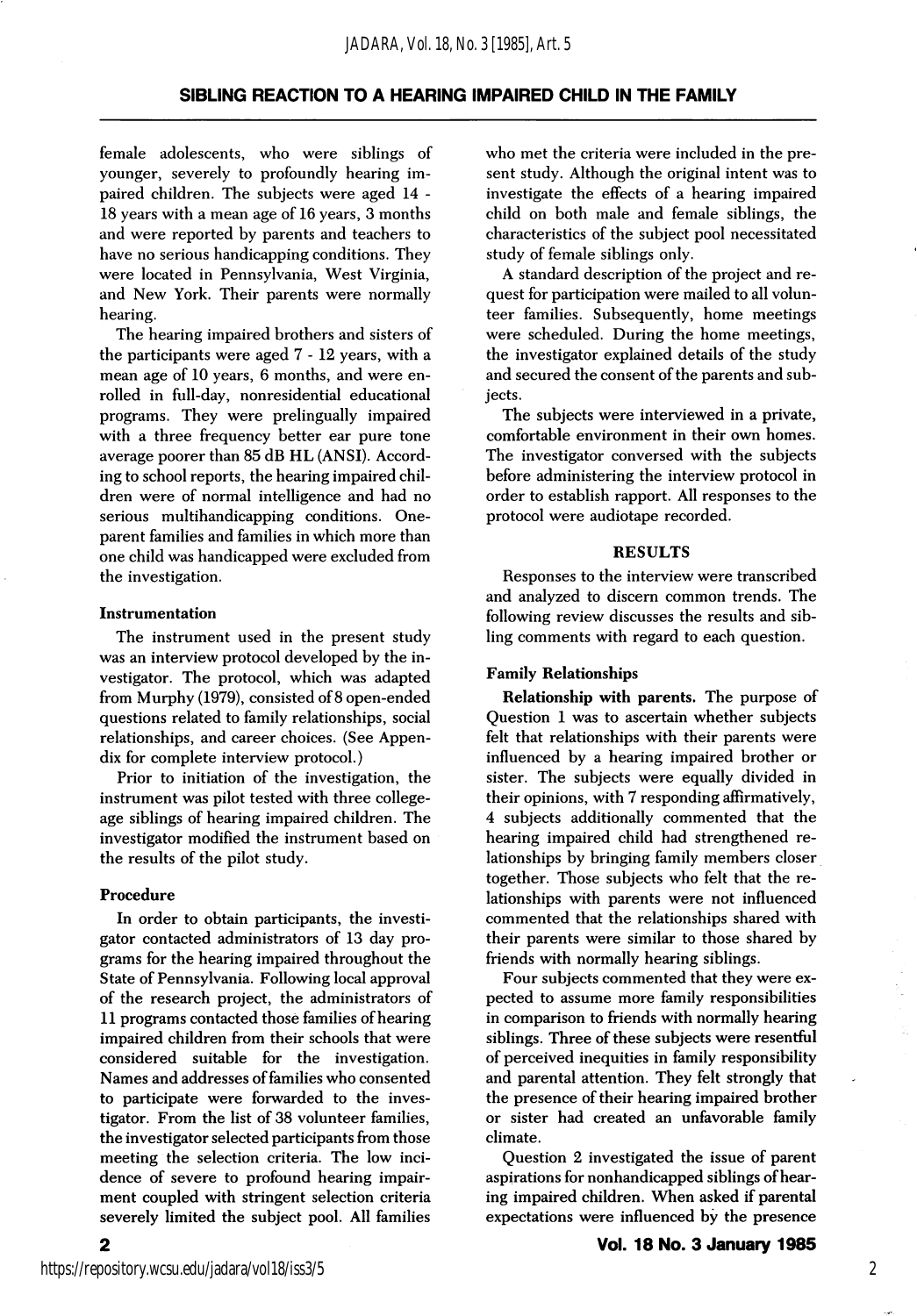of a hearing impaired child in the family, only 3 subjects responded affirmatively, indicating that their parents expected better grades and more mature behavior. Of the 11 subjects who felt that parental expectations were not influ enced, most indicated that their parents had high expectations for all children in the family.

Question 3 explored whether siblings were ever jealous of the familial attention frequently focused on hearing impaired children. Six sub jects stated that they had experienced feelings of jealousy, particularly when they were younger and had less understanding of hearing impairment. Eight subjects indicated that they were never jealous of their hearing impaired sibling, and attributed this to consistent, con siderate parental behavior.

Relationships with hearing impaired sib lings. Question 4 asked siblings to describe how they expressed both positive and negative feelings toward their hearing impaired brother or sister. Subjects stated that they expressed positive feelings by paying more attention to the hearing impaired child, participating in joint activities, and making special efforts to communicate. Subjects also reported that nega tive feelings were more difficult to manage. A common strategy was to ignore hearing impaired siblings until negative feelings had dissipated. Most subjects commented on the difficulty in maintining mutually satisfying verbal interac tions with their hearing impaired brother or sister. For some, this led to physical expressions of frustration and anger.

## Social Relationships

The purpose of Question 5 was to ascertain how hearing impaired children influenced the social lives of normally hearing siblings. In gen eral, subjects reported that they were not ex pected to include hearing impaired brothers and sisters in their social activities. Four sub jects, however, reported that they and their friends enjoyed interacting with the hearing im paired child. Three subjects stated that they did not feel comfortable in social activities when hearing impaired brothers or sisters were in cluded. In a number of instances, subjects com mented that parents made special efforts to en sure that social lives were neither influenced nor limited by hearing impaired brothers or sisters.

In Question 6, siblings were asked to describe how they explained hearing impairment to

friends. Although one subject commented that she was embarrassed by questions and com ments, most subjects stated that they discussed hearing impairment as openly and honestly as possible. Frequently, they reported that friends took a continuing interest in the academic and communicative progress of their hearing im paired brother or sister.

Question 7 investigated strategies used by siblings when confronted with unkind or other wise public responses to their hearing impaired brother or sister. Some subjects handled public encounters by briefly explaining the hearing impairment; others removed themselves and the hearing impaired child from the situation. Subjects commonly reported that they advised their hearing impaired brother or sister to ignore negative public reaction. They also ex pressed the feeling that unwise or unkind re marks were made out of ignorance or concern rather than malice.

## Career Choices

The final question pertained to the effect of a hearing impaired child on the career choices of normally hearing adolescent siblings. Nine of the subjects reported that their hearing im paired brother or sister had influenced career goals. Of this group, only one wanted to become a teacher of the hearing impaired and two indi cated interest in careers in helping professions. The remaining seven stated that frustrating ex periences with their hearing impaired siblings had caused them to consider careers in nonrelated, and frequently high technical, areas. Those who stated that they were not influenced by the presence of a hearing impaired child in the family also indicated preferences for highly technical career areas.

## **DISCUSSION**

The results of the present investigation showed a mixed pattern of sibling reaction to a hearing impaired child. With regard to the family, siblings were divided in their opinions as to the effect of the hearing impaired child on relationships with parents. They were equally divided as to ex pressed feelings of jealousy directed toward their hearing impaired brother or sister. In social settings, siblings varied both in their will ingness to include hearing impaired children in social activities and in their strategies for managing negative public interactions.

Trends in response patterns suggested that

Published by WestCollections: digitalcommons@wcsu, 1985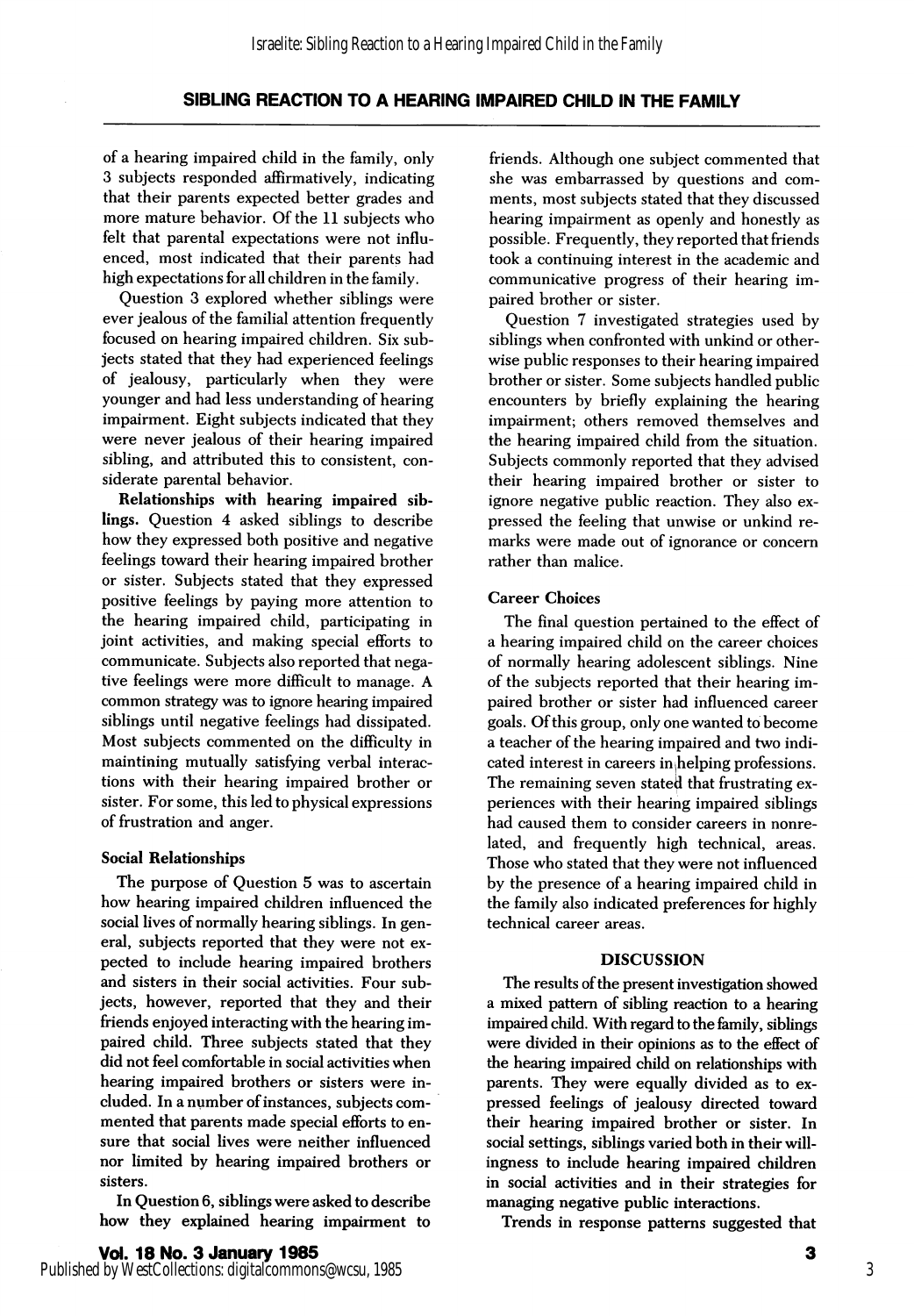sibling's feelings and perceptions were influ enced by the presence of a hearing impaired child in the family. Subjects who expressed positive feelings about their hearing impaired brother or sister tended to express positive opinions with regard to family relationships and social relationships. They maintained close ties with parents and their hearing impaired brothers or sisters. In addition, they tended to effectively manage social interactions.

Subjects who expressed negative feelings about their hearing impaired brother or sister expressed similarly negative feelings and opin ions throughout the interview. Most striking was their perspective regarding the negative influence of a hearing impaired child on re lationships with parents. Although the issue of family responsibility was not addressed in the interview protocol, more than 50% of this group commented on perceived inequities in family responsibility and parental attention. These subjects also maintained surface relationships with their hearing impaired brothers or sisters and did not feel comfortable including them in social activities.

These findings are consistent with the diverse

results reported by previous researchers. The findings also support the contention that sib lings are differentially influenced by the pre sence of a hearing impaired child in the family. While some siblings may be adversely affected, others may benefit from their experiences. Thus, siblings of hearing impaired children should be viewed as a heterogeneous group.

Informal observation of families during the home meetings and inspection of the research data led to the impression that the variability in sibling reaction to a hearing impaired child may be related to variability in parental atti tudes and behavior. The presence of a hearing impaired child seemed to strengthen relation ships in some families, while exacerbating already tenuous situations in others. Future research should attempt to identify those vari ables within family systems that promote both positive and negative patterns of sibling adjust ment. Direct observation of sibling interaction and family interaction would provide additional useful information for professionals working with hearing impaired children and their families.

#### REFERENCES

Breslau, N. Weitzman, M. & Messenter, K. (1981). Psychologic functioning ofsiblings of disabled children. Pediatrics, 67,344-353. Cleveland, D. & Miller, N. (1977). Attitudes and life commitments of older siblings of mentally retarded adults: An exploratory study.

Farber, N. (1968). The retarded child. New York: Crown.

Mental Retardation, J5(3), 38-41.

Graliker, B., Fishier, K. & Koch, R. (1962). Teenage reactions to a mentally retarded sibling. American Journal of Mental Deficiency, 66, 838-843.

Grossman, F. K. (1972). Brothers and sisters of retarded children: An exploratory study. Syracuse, NY: Syracuse University Press.

Israelite, N. K. (1984). Effects of a hearing impaired child on the psychological functioning of normally hearing, adolescent female siblings. Manuscript submitted for publication.

Murphy, A. (1979). Members of the family: Sisters and brothers of handicapped children. In A. Murphy (Ed.), The families of hearing impaired children. Washington, DC: A. G. Bell.

Pozanski, E. (1969). Psychiatric difficulties in siblings of handicapped children. Pediatrics, 8, 232-234.

San Martino, M. & Newman, M. (1974). Siblings of retarded children. A population at risk. Child Psychiatry and Human Development, 4, 168-177.

Schild, S. (1971). The family of the retarded child. In R. Koch & J. Dobson (Eds.), The mentally retarded child and his family. New York: Brunner/Mazel.

Schwirian, P. (1976). Effects of the presence of hearing impaired children in the family on the behavior patterns of older "normal siblings. American Annals of the Deaf, 121, 373-380.

Seligman, M. (1983). A guide to understanding and treating the family with a handicapped child. New York: Grune & Stratton.

Trevino, F. (1979). Siblings of handicapped children: Identifying those at risk. Social Casework, 60, 488-493.

## ACKNOWLEDGEMENTS

The author would like to acknowledge the cooperation of the famifies, schools, and programs who participated in the investigation.

This research was supported in part by a research award from The Pennsylvania State University, College of Education Alumni Society.

4